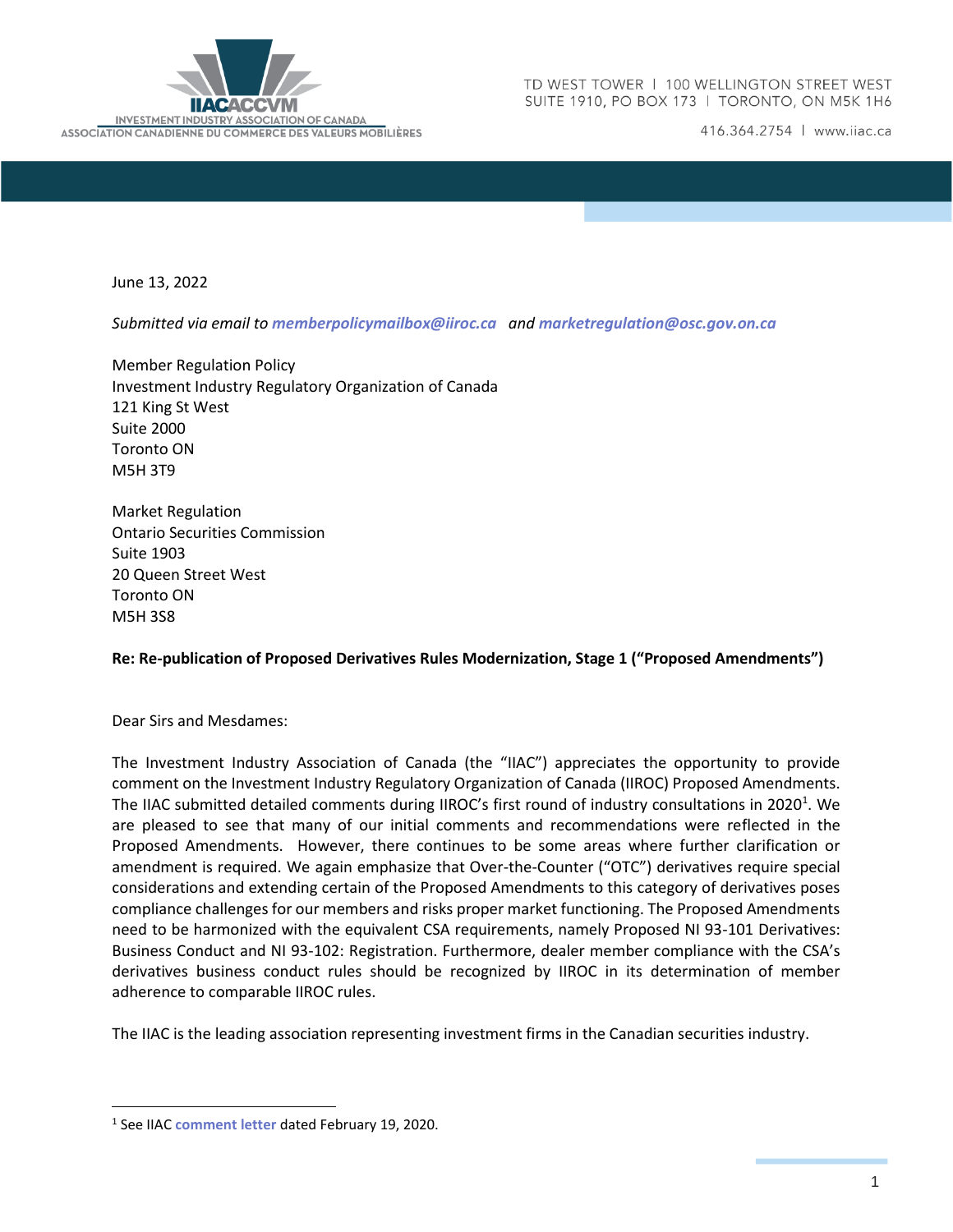## **Summary:**

Several of the IIAC's 2020 concerns have been addressed in the Proposed Amendments. However, further changes to IIROC's proposed Derivatives Rules are required to appropriately reflect the different classes of derivatives captured. Given the scope of the Proposed Amendments and the imposition of new requirements impacting processes, procedures, documentation and systems of the Dealer, an extended rule implementation period will be required by industry.

## **Key Recommendations:**

1. To protect against regulatory arbitrage the Proposed Amendments should be harmonized with regulations being developed by other securities regulators, notably CSA National Instruments 93-101 and 93-102. Dealer member adherence to NI 93-101 should be recognized by IIROC in its determination of member adherence to comparable IIROC rules.

2 The IIAC proposes further amendments to the following key defined terms: "Derivative", "Institutional Client" and "Hedger".

3. For OTC derivatives, "fair price" obligations should be interpreted to mean what is commercially reasonable.

4. IIROC should publish a guidance note pertaining to the Enhanced Risk Disclosure Agreement.

5. IIROC should adopt a more flexible approach for dealers to meet their delivery requirements for daily client account statements.

6. IIROC Staff should acknowledge and accept the reasonable exercise of a member's professional judgement in determining whether a significant business disruption or impairment has occurred and, if so, the steps the firm should take in response.

## **1. Defined Terms in the Proposed Amendments**

In our 2020 response the IIAC requested that, where possible and appropriate, IIROC harmonize its derivatives regulations with that of other domestic regulators. This would guard against regulatory arbitrage while also assisting members with implementing the Proposed Amendments. Harmonization should extend to the definition of terms.

In our 2020 response the IIAC also outlined several IIROC defined terms that were conflicting or inconsistent with those of the Canadian Securities Administrators ("CSA"). We appreciate that:

- the Proposed Amendments address some of the definitions we identified as problematic.
- the Proposed Amendments clarify that the CSA exclusions apply irrespective of the definition used by IIROC.
- IIROC has stated that when new regulations are introduced by the CSA, IIROC will evaluate the need for amendments to its definitions and other related regulatory requirements.

The IIAC recommends clarifications or amendments be considered for the following defined terms: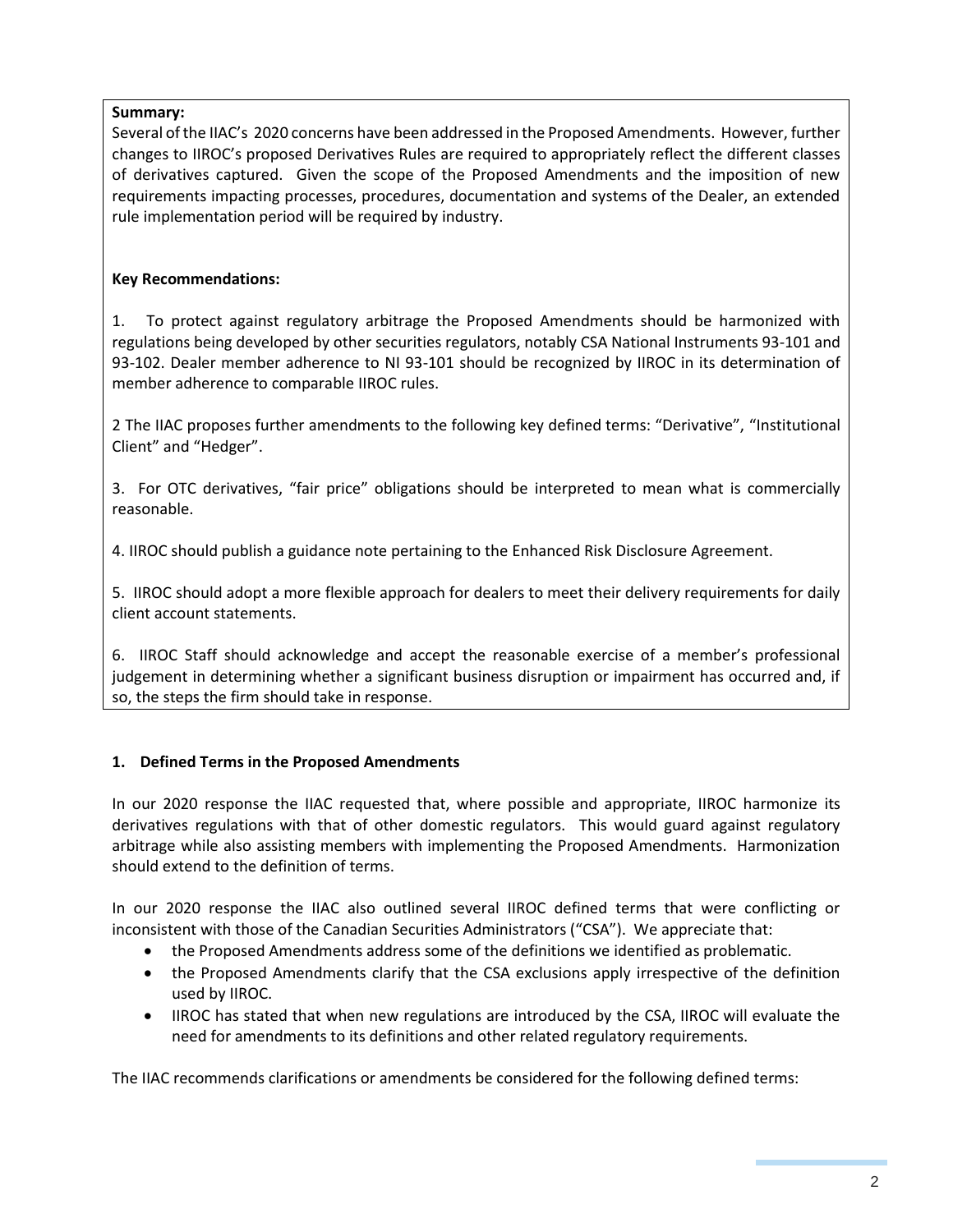#### **Definition of "Derivative"**

In our 2020 response the IIAC requested that IIROC modify the definition of "*Derivative*" to reflect the appropriate scope of these products by the CSA. Our rationale was that the proposed IIROC definition appears to inadvertently capture certain products that have been historically excluded from the definition of derivative (e.g. structured notes including PPNs, PARs etc.).

While IIROC has clarified that the CSA exclusions will apply irrespective of the definitions used by IIROC, since IIROC introduced a new definition for "Security" (A security as defined within the relevant securities law, other than a derivative), a similar statement under the definition of derivative is warranted for consistency.

The IIAC recommends, therefore, that the definition of "Derivative" include a statement at the end to the effect of "other than a Security, as defined within relevant securities law".

### **Definition of "Institutional Client"**

The IIAC continues to recommend that the definition of "Institutional Client" not be extended to to OTC derivatives (where the term Eligible Derivatives Party is used instead). We remain concerned that without this distinction there is the risk of confusion and regulatory arbitrage. We request that IIROC reconsider its approach on the definition of institutional client.

#### **Definition of "Hedger"**

The Proposed Amendments only extend the definition of "Hedger" to non-individuals. IIROC has not explained why the definition of a hedger excludes individuals. For example, what is the rationale for excluding sole proprietorships and larger investors from engaging in hedging activities? There are exemptions provided to certain requirements where an account is a "hedging account". For example, cumulative loss limits are not required for hedging accounts. Does a retail client need to meet the IIROC definition of a hedger for an account to be considered a hedging account, or can an individual's account be considered a hedging account simply because it is being used for hedging purposes?

If a client must meet the definition of a hedger, then we propose expanding the definition to include individuals seeking to hedge risks associated with their wealth portfolio in the same way a non-individual engaged in business does. (For example, a high net-worth client hedging currency risk through the use of derivatives).

#### **2. Best Execution and Fair Pricing of OTC Derivatives**

Sections 3122 of the Proposed Amendments details factors for achieving best execution of OTC Derivative transactions including "fair price" determinations. Pricing of a derivatives transaction depends upon several factors that are interrelated. Given the nature of OTC derivatives transactions, the term "fair" in the context of "fair price" or "fair market value" should be interpreted to mean what is commercially reasonable in the professional judgement of the member.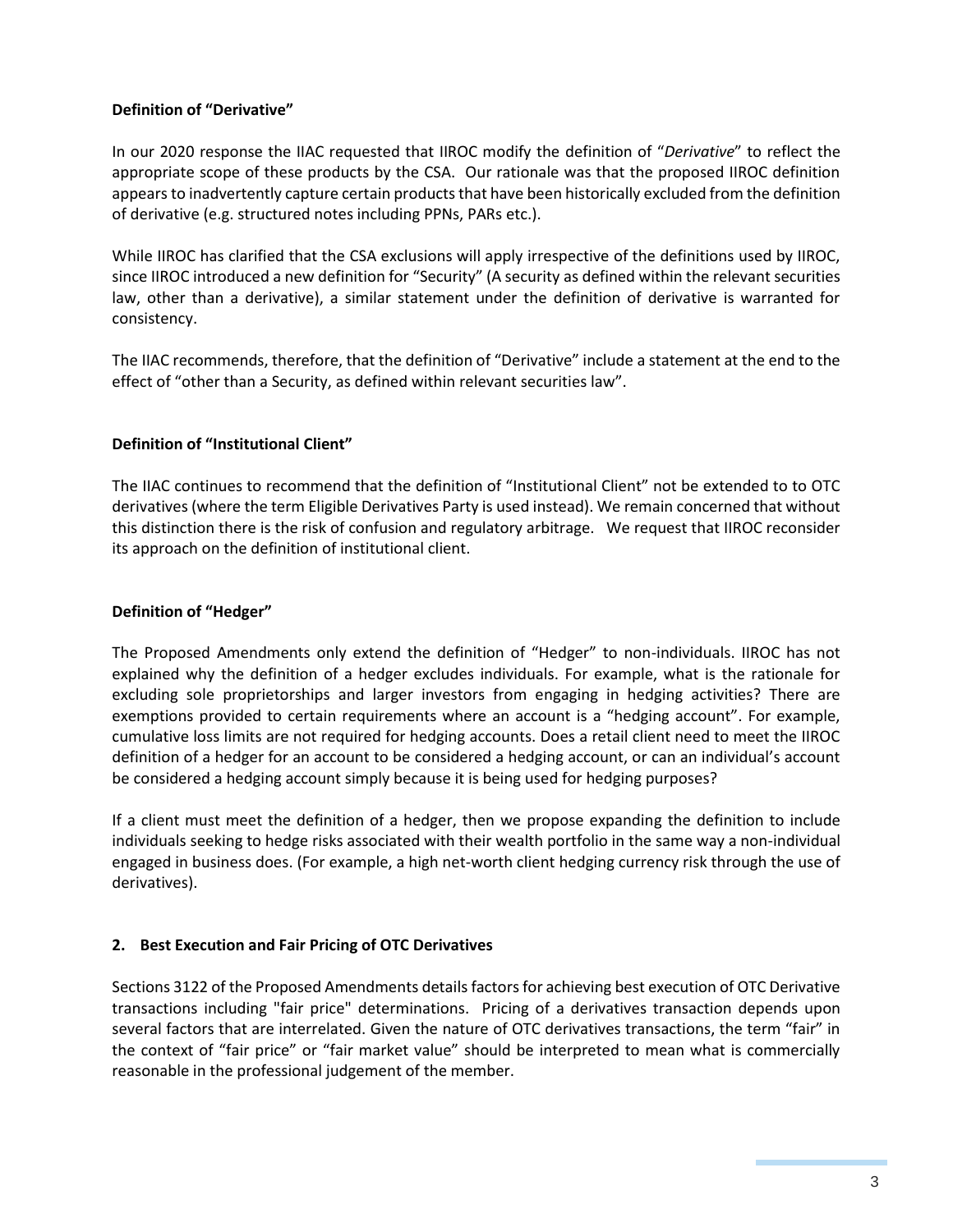#### **3. Enhanced Account Statement Disclosures**

IIAC Members appreciate the draft guidance notice pertaining to the Derivative Risk Disclosure Statement that IIROC published in conjunction with the Proposed Amendments. Section 2.3.3 of the Proposed Amendments reveals that, in certain circumstances, a Dealer Member may send to retail clients "enhanced account statement disclosures" in lieu of performance and fee/charge reports. We recommend that IIROC consult with members and then provide, for comment, sample templates or other resources to assist members in the preparation of their enhanced account statement disclosures.

#### **4. Client Account Statements**

The Proposed Amendments introduce a requirement for Dealer Members to send a daily statement to each retail client who at the end of the day has in their account: (i) an open futures contract, forward contract, contract for difference or similar derivative contract position, or (ii) an unexpired and unexercised option contract, futures contract option, or similar derivative contract position.

We view this as a significant and material change that imposes extremely onerous requirements that will be costly and challenging for dealers servicing retail clients to implement. Retail clients can review their account holdings on a daily basis, if they prefer, either online or through an Advisor/representative. This access should be sufficient in meeting the intentions of the proposed IIROC requirement.

We recommend the Proposed Amendments remove references to "send" and "statement", and IIROC redraft the requirement to be more flexible, since this information may be provided on a website rather than a formal statement that is physically sent to every client. As a suggestion, IIROC may want to consider wording along the following: "*A Dealer Member must provide position information to each retail client who at the end of the day in their account*…".

#### **5. Proficiency Requirements**

Some dealers may offer certain derivatives on a very limited basis such as for hedging purposes on an unsolicited basis for sophisticated high net-worth clients only. The proficiency requirements contained in the Proposed Amendments for RRs, IRs, PMs, APMs and Supervisors are extremely onerous when derivatives are being offered only under such limited circumstances. In such circumstances we recommend that IIROC include an exemption from the proficiency requirements to reflect the limited use of derivatives.

#### **6. Reporting of Profitable Accounts**

In its response to Comment #33 pertaining to the disclosure of OTC derivative accounts that were profitable, IIROC indicates that their proposal is in line with Quebec Derivatives Act requirements. However, we do not believe this to be correct. Section 11.36 of the Quebec Derivatives Regulation requires disclosure to the AMF, not to clients. Furthermore, the disclosure requirements that IIROC references in its comment related to other jurisdictions pertain specifically to OTC Leveraged Products and CDS, and not to all OTC derivatives.